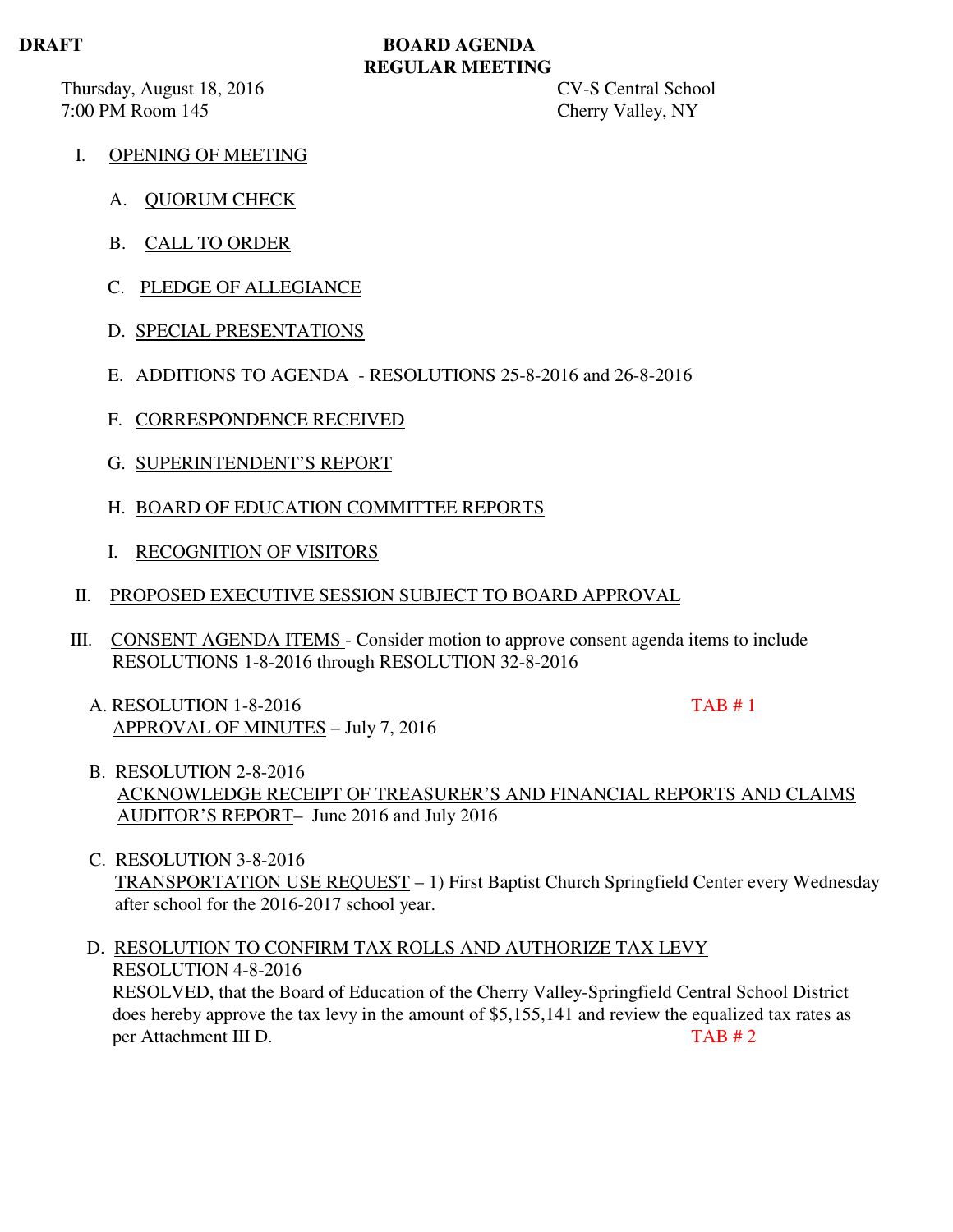# E. SCHOOL CALENDAR TAB # 3

# RESOLUTION 5-8-2016

 RESOLVED, that the Board of Education of the Cherry Valley-Springfield Central School District, upon the recommendation of the Superintendent, does hereby revise the school calendar for the 2016- 2017 school year by adding the following PM Staff Development dates: Oct. 7, 2016, Jan. 27, 2017 and Feb. 10, 2017 and June 13, 2017 as a Regents date as per Attachment III E.

# F. SUPERINTENDENT AUTHORITY

# RESOLUTION 6-8-2016

 RESOLVED, that the Board of Education of the Cherry Valley-Springfield Central School District does hereby grant approval of Superintendent to appoint employees on a temporary basis with the understanding that the Board of Education will make the final determination at the next subsequent Board of Education meeting.

# G. SUPERINTENDENT EVALUATION TOOL APPROVAL

# RESOLUTION 7-8-2016

 RESOLVED, that the Board of Education of the Cherry Valley-Springfield Central School District, does hereby approve The Council of School Superintendents Model Evaluation version 2014 Teacher Evaluation tool for the 2016-2017 school year.

# H. CSE/CPSE RECOMMENDATIONS

# RESOLUTION 8-8-2016

RESOLVED, that the Board of Education of the Cherry Valley-Springfield Central School District, upon the recommendation of the Superintendent, does hereby designate Jeffrey Wait to act on behalf of the Board of Education to make temporary decisions regarding CSE/CPSE recommendations pending full Board approval and/or to appoint an Impartial Hearing Officer, for the 2016-2017 school year.

# I. SERVICE PROVIDER AGREEMENTS TAB # 4

# RESOLUTION 9-8-2016

 RESOLVED, that the Board of Education of the Cherry Valley-Springfield Central School District, upon the recommendation of the Superintendent, does hereby approve the Agreement for the 2016 Summer and 2016-2017 school year with the following Special Education Service Provider: Sandra Preston, Physical Therapist, owner and sole employee of Starting Gait Physical Therapy as per Attachment III I.

# RESOLUTION 10-8-2016

 RESOLVED, that the Board of Education of the Cherry Valley-Springfield Central School District, upon the recommendation of the Superintendent, does hereby approve the Agreement for the 2016-2017 school year with the following Special Education Service Provider: Sharon Koerner, Teacher of the Visually Impaired as per Attachment III I 1.

# J. THE ARC OTSEGO AGREEMENT TAB # 5

 RESOLUTION 11-8-2016 RESOLVED, that the Board of Education of the Cherry Valley-Springfield Central School District does hereby approve the agreement with The ARC Otsego for the 2015-2016 school year as per Attachment III J.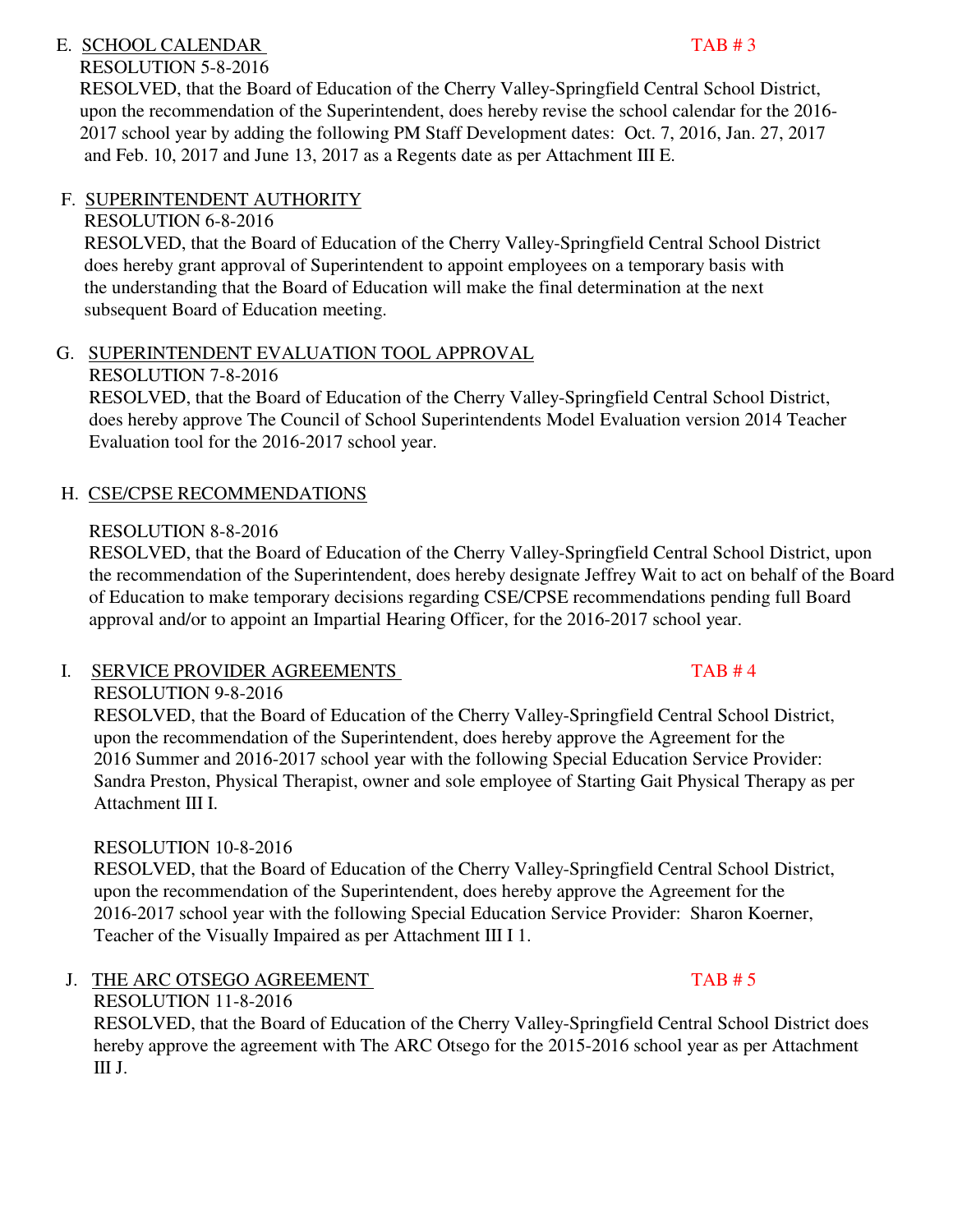# K. SEQR REVIEW

# RESOLUTION 12-8-2016

 NOTICE IS HEREBY GIVEN that the Cherry Valley-Springfield Central School District hereby adopts the findings of Griffith Dardanelli Architects which has determined that the undertaking of the Project at the Main Building, Exterior Door Reconstruction, is a Type II action that will not have a significant effect on the environment and, therefore, no other determination or procedures under the State Environmental Quality Review Act ("SEQR") is required.

# L. OPPORTUNITIES FOR OTSEGO, INC./HEAD START TAB # 6

# RESOLUTION 13-8-2016

 RESOLVED, that the Board of Education of the Cherry Valley-Springfield Central School District, does hereby approve the Space Usage Agreement with Opportunities For Otsego, Inc./Head Start as per ATTACHMENT III L.

# M. LEAD EVALUATOR/EVALUATOR

# RESOLUTION 14-8-2016

 The Superintendent provided the Board with information showing that Nicole Knapp has completed New York State Education Department Training as lead evaluator/evaluator for purposes of Education Law section 3012-c and the District's Annual Professional Performance Review Plan; Therefore it is

 RESOLVED, Nicole Knapp is hereby certified as lead evaluator/evaluator for purposes of Education Law section 3012-c and the District's Annual Professional Performance Review Plan.

# N. PERSONNEL

RESOLUTION 15-8-2016

 RESOLVED, that the Board of Education of the Cherry Valley-Springfield Central School District does hereby accept the resignation of Lyman Johnson as a Bus Driver effective July 28, 2016.

## RESOLUTION 16-8-2016

 RESOLVED, that the Board of Education of the Cherry Valley-Springfield Central School District does hereby accept the resignation of Jordan Jaquay as the Athletic Coordinator effective July 9, 2016.

# RESOLUTION 17-8-2016

 RESOLVED, that the Board of Education of the Cherry Valley-Springfield Central School District, upon the recommendation of the Superintendent, does hereby appoint Kylee Horender, who is Initially Certified Childhood Education Grades 1-6, to a position as an Elementary Teacher for a probationary period beginning August 31, 2016 through August 30, 2020.

# RESOLUTION 18-8-2016

 RESOLVED, that the Board of Education of the Cherry Valley-Springfield Central School District, upon the recommendation of the Superintendent, does hereby appoint Kathleen Urban, who is Professionally Certified Students with Disabilities and Childhood Education Birth and Grades 1-6, to a position as a Special Education Teacher for a probationary period beginning August 31, 2016 through August 30, 2020.

## RESOLUTION 19-8-2016

 RESOLVED, that the Board of Education of the Cherry Valley-Springfield Central School District, upon the recommendation of the Superintendent, does hereby appoint Mary Misiewicz to a position as a LPN/Teacher's Aide effective August 31, 2016 for the 2016-2017 school year or until the position is deemed unnecessary.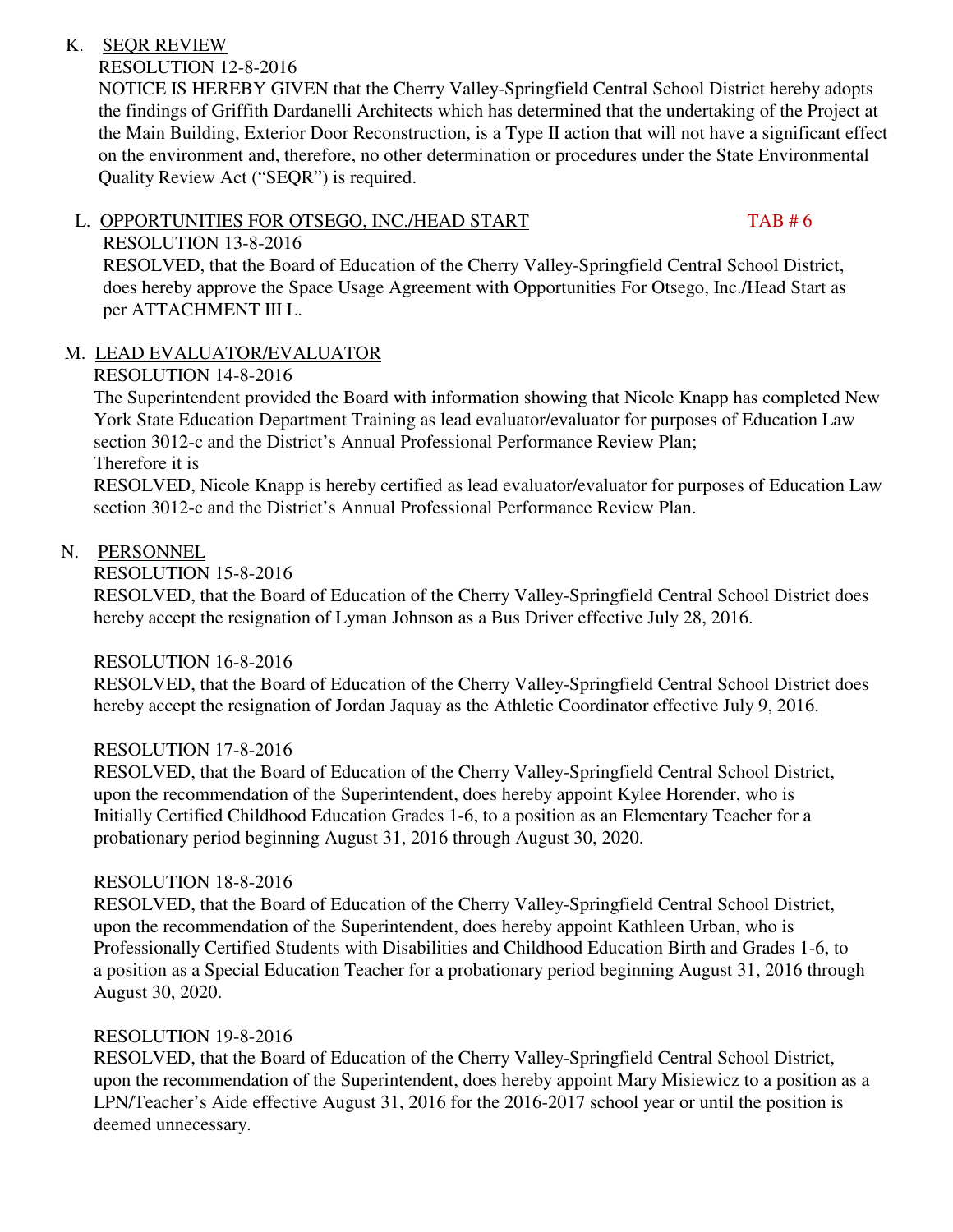### RESOLUTION 20-8-2015

 RESOLVED, that the Board of Education of the Cherry Valley-Springfield Central School District, upon the recommendation of the Superintendent, does hereby appoint Shannon Carley to a position as a Teacher's Aide effective August 31, 2016 for the 2016-2017 school year or until the position is deemed unnecessary.

## RESOLUTION 21-8-2015

 RESOLVED, that the Board of Education of the Cherry Valley-Springfield Central School District, upon the recommendation of the Superintendent, does hereby appoint Amy Russo to a position as the School Tax Collector for the 2016-2017 school year.

## RESOLUTION 22-8-2016

 RESOLVED, that the Board of Education of the Cherry Valley-Springfield Central School District, upon the recommendation of the Superintendent, does hereby appoint Annie Ostrander to a position as the cook and she relinquishes her position as food service worker effective September 1, 2016.

## RESOLUTION 23-8-2016

 RESOLVED, that the Board of Education of the Cherry Valley-Springfield Central School District, upon the recommendation of the Superintendent, does hereby appoint Jessica VanDewerker to a position as the assistant cook and she relinquishes her position as a part-time food service worker effective September 1, 2016

## RESOLUTION 24-8-2016

 RESOLVED, that the Board of Education of the Cherry Valley-Springfield Central School District, upon the recommendation of the Superintendent, does hereby appoint Melissa Davidson to a position as a part-time food service worker effective September 1, 2016.

# RESOLUTION 25-8-2016

 RESOLVED, that the Board of Education of the Cherry Valley-Springfield Central School District, upon the recommendation of the Superintendent, does hereby approve the following mentee/mentor pairings for the 2016-2017 school year:

## RESOLUTION 26-8-2016

 RESOLVED, that the Board of Education of the Cherry Valley-Springfield Central School District, upon the recommendation of the Superintendent, does hereby appoint the following as Substitute Teachers for the 2016-2017 school year: Dominic Centonze Joslyn Mabie Bobbie Ann Templin Cierra Thomsen

## RESOLUTION 27-8-2016

 RESOLVED, that the Board of Education of the Cherry Valley-Springfield Central School District, upon the recommendation of the Superintendent, does hereby appoint the following as Support Staff Substitutes for the 2016-2017 school year: Amy Russo Bobbie Ann Templin Cierra Thomsen

## RESOLUTION 28-8-2016

 RESOLVED, that the Board of Education of the Cherry Valley-Springfield Central School District, upon the recommendation of the Superintendent does hereby appoint the following as the Coordinator for the After School Program for the 2016-2017 school year: Kim Gray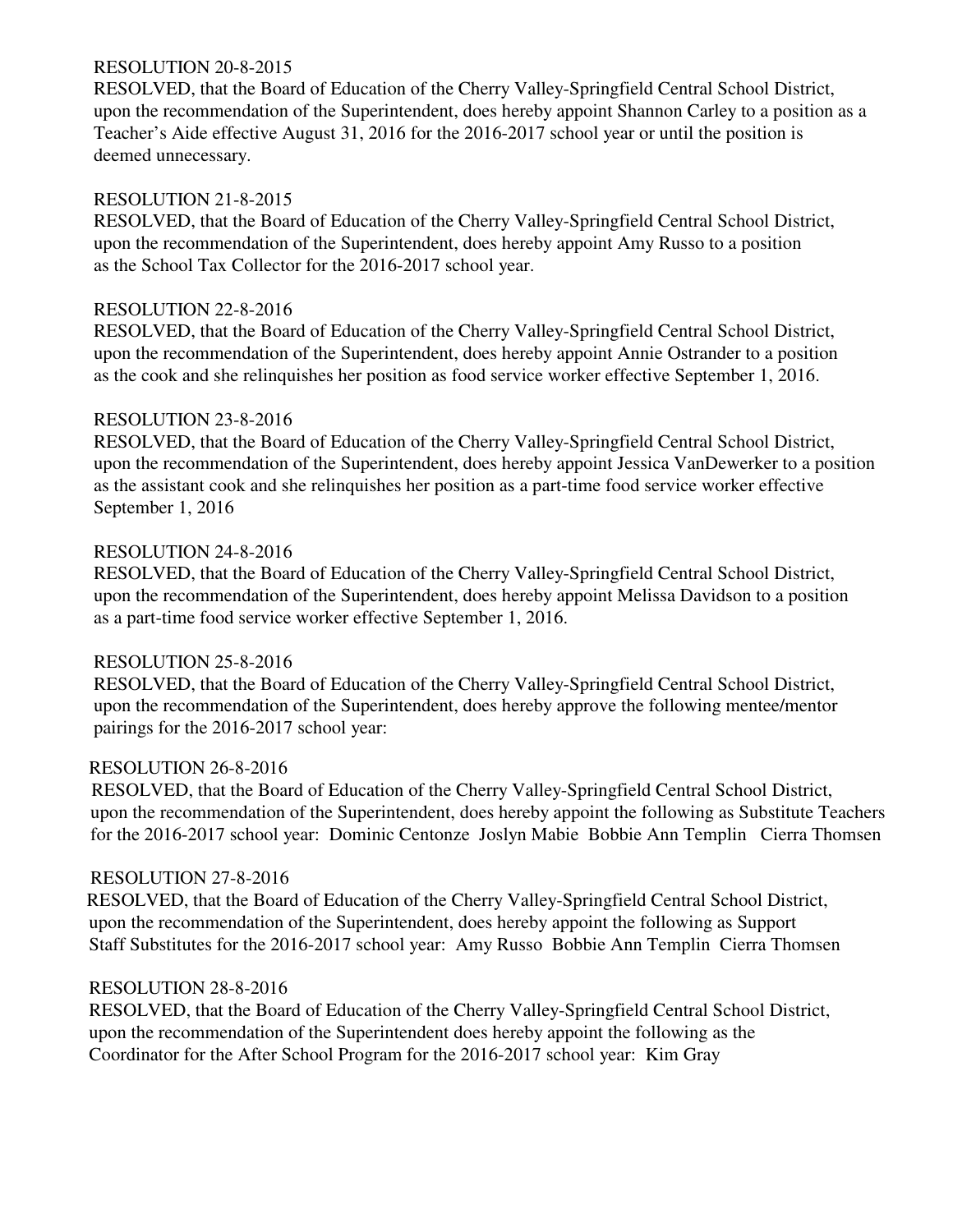#### RESOLUTION 29-8-2016

 RESOLVED, that the Board of Education of the Cherry Valley-Springfield Central School District, upon the recommendation of the Superintendent does hereby appoint the following as Activity Leaders for the After School Program for the 2016-2017 school year:

Susan Hayes Theresa Wilmot

#### RESOLUTION 30-8-2016

 RESOLVED, that the Board of Education of the Cherry Valley-Springfield Central School District, upon the recommendation of the Superintendent does hereby appoint the following as Peer Tutors for the After School Program for the 2016-2017 school year:

Jenna Stalter Emily Hoag Chasity Olsen Bryana Reckeweg

### RESOLUTION 31-8-2016

 RESOLVED, that the Board of Education of the Cherry Valley-Springfield Central School District, upon the recommendation of the Superintendent, does hereby appoint the following Extracurricular assignments for the 2016-2017 school year:

> Open Computer Night – Brian DeBoyace Timekeeper – Wayde Clapper Class Advisor: 12th- Merrilyn Clapper & David Lamouret

 $11<sup>th</sup>$ - Kelly Prime,  $10<sup>th</sup>$ - Cecilia Hill,  $9<sup>th</sup>$ - Marian Davis

 $8<sup>th</sup>$  – Donna Ahrens and Thomas Fralick

 $7<sup>th</sup>$  – Debra Whiteman and Vanessa McCord

 $\overline{6^{th}}$  – Patty Beckwith and Robin Horne

Athletic Coordinator – Thomas Brigham, Auditor/stage lights- Jordan Rhodes Sr. Honor Soc.: Thomas Fralick, and Merrilyn Clapper English Honor Society – Margaret Bouck, Math Honor Society – Theresa Kilpeck, History Honor Society – Jordan Jaquay, and Melissa Jaquay, Music - All County- Anthony Dangler and Kelly Oram, Color Guard- Kelly Oram, Instrumental- Kelly Oram, Jazz- Kelly Oram, Marching – Anthony Dangler and Kelly Oram, Vocal- Anthony Dangler Science Club – Thomas Fralick, Iridescence – Jordan Rhodes, Publicity- Terri Adams Ski Club – Tracy Lowry, SADD – Erin Buel, St Council/HS- Kim Gray and Jordan Jaquay Ticket Seller- Kristie Fassett, Robin Horne, Becky Sears, Varsity Club- Jordan Jaquay Yearbook Advertising Coordinator – Melissa Jaquay, Brain Game – Jordan Jaquay Foreign Language Club – Donna Ahrens, Minecraft – Brian DeBoyace, Chaperones: BB Games- Merrilyn Clapper, Robin Horne, Jordan Jaquay, Melissa Jaquay, Annie Ostrander, Kelly Prime, Becky Sears, Janet McCarty Concerts- Merrilyn Clapper, Kristie Fassett, Kim Gray, Robin Horne, Jordan Jaquay, Melissa Jaquay, Annie Ostrander, Kelly Prime, Becky Sears, Mildred VanDerwerker, Janet McCarty Dances- Donna Ahrens, Merrilyn Clapper, Kristie Fassett, Cecilia Hill, Kelly Oram, Kelly Prime, Becky Sears, Janet McCarty Drama Performances – Donna Ahrens, Merrilyn Clapper, Anthony Dangler, Kristie Fassett, Kim Gray, Robin Horne, Melissa Jaquay, Kelly Oram, Annie Ostrander, Kelly Prime, Becky Sears, Mildred VanDerwerker, Janet McCarty HELP – Donna Ahrens, Margaret Bouck, Kristie Fassett Detention – Margaret Bouck, Kristie Fassett, Theresa Kilpeck LMC After School – Brian DeBoyace, Linda Drugatz, Robin Horne, Tammie Waterman Tutoring – Donna Ahren, Kristie Fassett, Robin Horne, Melissa Jaquay, Becky Sears, After school study hall – Theresa Kilpeck Chemical Hygiene Officer – Wade Blanchard